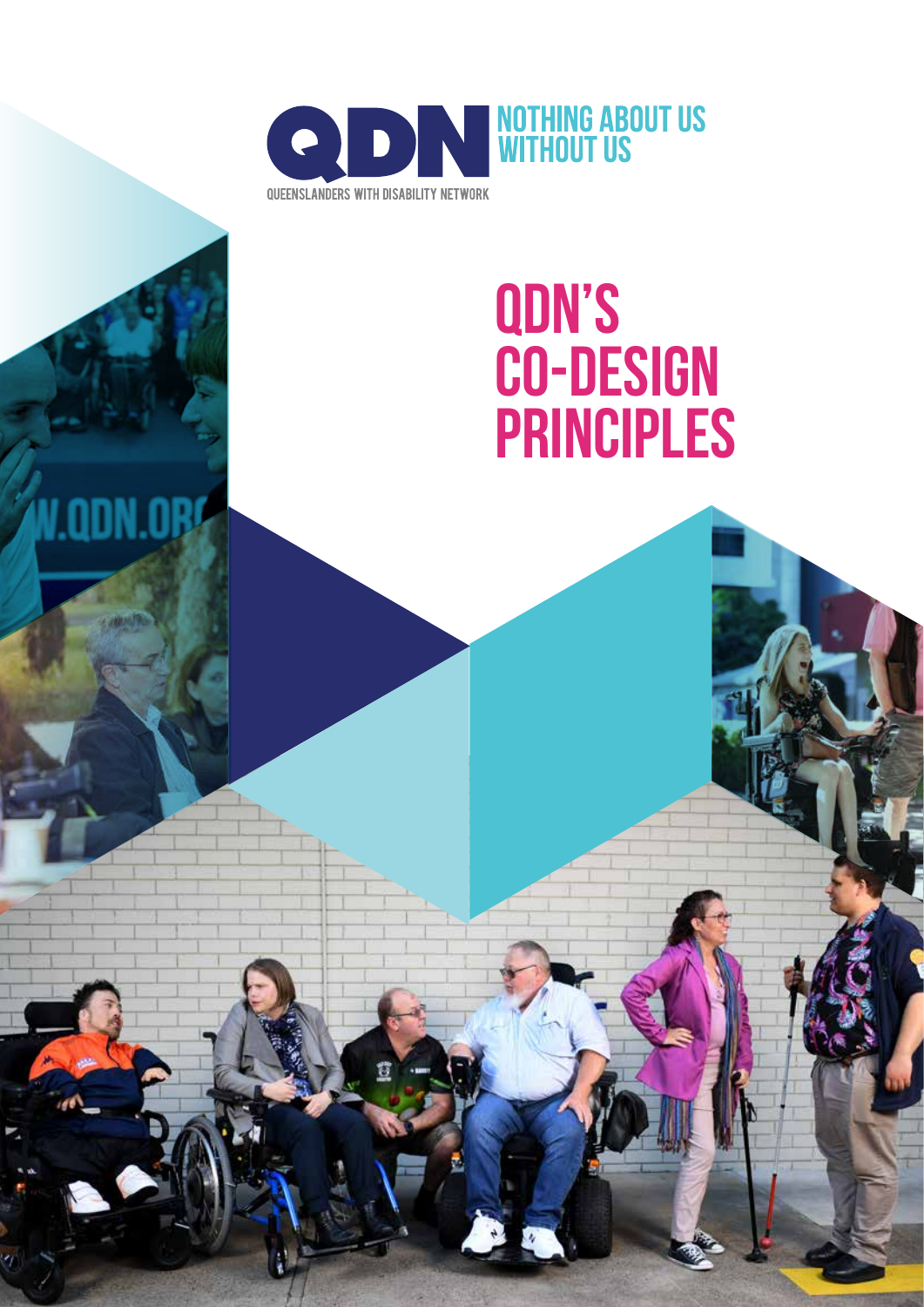# **P** CONTENTS

| Co-design: our principles and framework                                                                                                                                                                                                                             | $\mathbf{2}$                                    |
|---------------------------------------------------------------------------------------------------------------------------------------------------------------------------------------------------------------------------------------------------------------------|-------------------------------------------------|
| Australia's obligations to co-design and engagement with people with disability                                                                                                                                                                                     | $\overline{2}$                                  |
| <b>International obligations</b>                                                                                                                                                                                                                                    | 3                                               |
| United Nations Convention on the Rights of Persons with Disabilities                                                                                                                                                                                                | 3                                               |
| National and State Disability Policy and Legislative Frameworks                                                                                                                                                                                                     | 3                                               |
| <b>National Disability Policy and Legislative Framework</b><br>Australia's Disability Strategy 2021-2031<br>Disability Royal Commission: Royal Commission into Violence, Abuse,                                                                                     | $\overline{4}$<br>4                             |
| Neglect and Exploitation of People with Disability<br><b>Disability Discrimination Act 1992</b>                                                                                                                                                                     | $\overline{4}$<br>4                             |
| <b>Queensland Disability Policy and Legislative Framework</b><br>All Abilities Queensland State Disability Plan 2017-2020<br><b>Disability Service Plans</b><br><b>Disability Services Act 2006</b><br><b>Anti-Discrimination Act 1991</b><br>Human Rights Act 2019 | 5<br>5<br>5<br>5<br>5<br>5                      |
| <b>QDN's Principles of Co-design</b>                                                                                                                                                                                                                                | 6                                               |
| <b>QDN'S Co-design principles and indicators</b><br><b>Authentic Voice</b><br><b>Rights</b><br>Resilience<br><b>Collective Action</b>                                                                                                                               | 6<br>6<br>$\overline{7}$<br>$\overline{7}$<br>8 |
| Our co-design processes                                                                                                                                                                                                                                             | 9                                               |
| Case Study - Accessible and Inclusive Transport - Requirements of co-design<br>and engagement of people with disability                                                                                                                                             | 10                                              |
| <b>Disability Discrimination Act 1992</b>                                                                                                                                                                                                                           | 10                                              |
| <b>Disability Standards for Accessible Public Transport 2002</b>                                                                                                                                                                                                    | 10                                              |
| Disability Standards for Accessible Public Transport Guidelines 2004 (No 3).                                                                                                                                                                                        | 10                                              |
| <b>Australian Human Rights Commission</b>                                                                                                                                                                                                                           | 11                                              |
| Queensland Government's Response to the New Generation<br><b>Rollingstock Train Commission of Inquiry Report</b>                                                                                                                                                    | 11                                              |
| New Generation Rollingstock Train Commission of Inquiry   Final Report                                                                                                                                                                                              | 11                                              |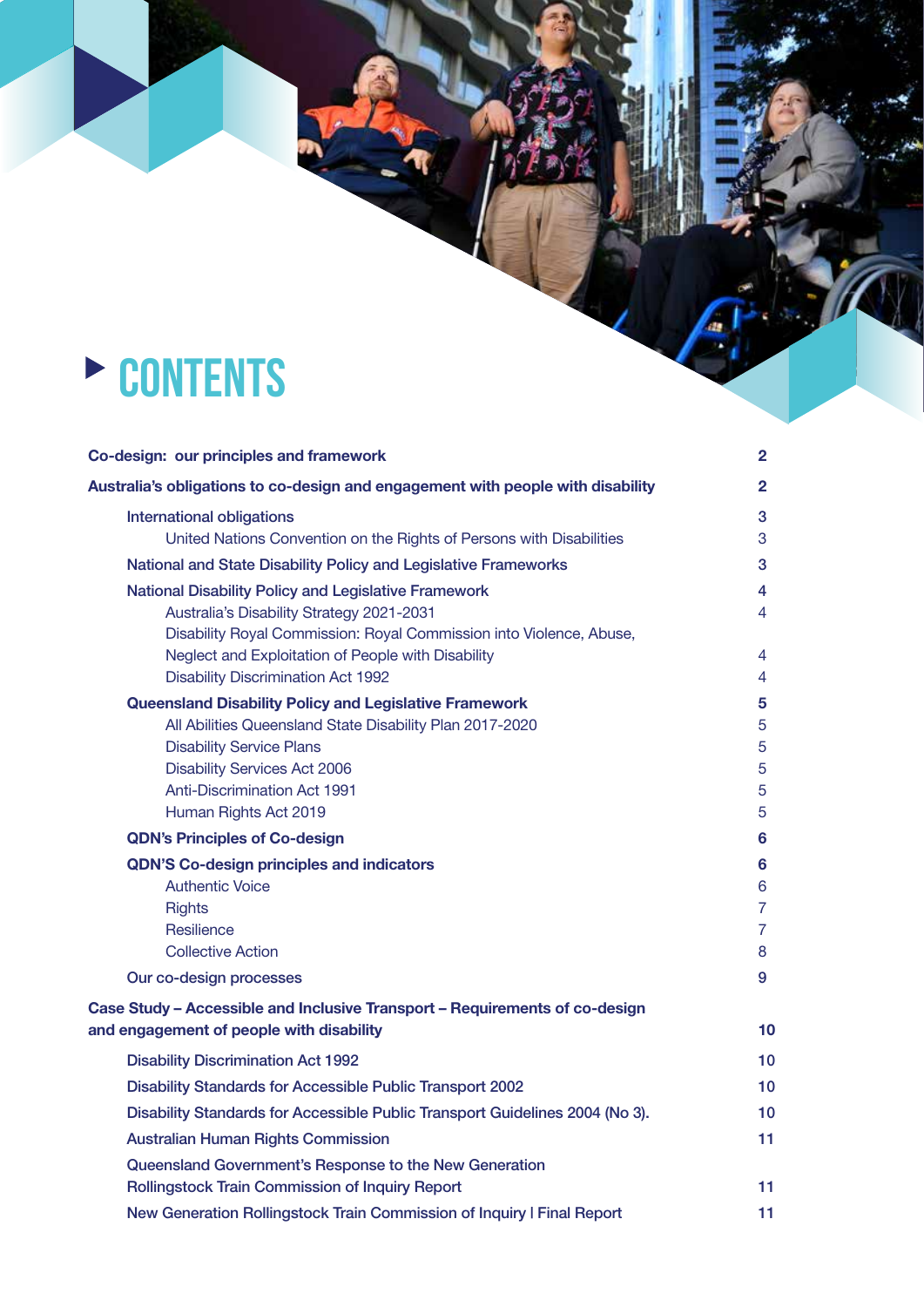# **Co-design: our principles and framework**

**In our 20 years as an organisation, QDN's motto 'nothing about us without us' is central to who we are and the work we do. Co-design is an important element of how we do our work. When done well and effectively, people with disability are engaged in a meaningful, equal, and authentic way to co-design solutions that deliver quality outcomes for the end–user.** 

QDN sees that effective and quality "co-design" includes these key elements for all participants to:

- have a shared understanding of the issue being addressed
- are able to engage meaningfully in processes for identifying and making sense of issues, identifying options, prioritising, and crafting solutions
- have time to reflect before responding
- have reasonable opportunity to be heard and have their contribution acknowledged
- have their contributions carry relatively equal weight
- see their contributions have a chance of being included in the final product, be that a new or amended policy, program, product, or service
- be acknowledged for their contribution or have transparency around why their ideas were or were not taken on board.

We know from our work that co-design is easier to describe than do.

As part of our QDN leadership framework, we have expanded on our core principles of authentic voice, respect, rights, resilience, and collective action to outline QDN's principles and processes that underpin this work.

Co-design is a meaningful process when there is genuine intention to work together, with a belief that the process will add value to the outcome and be a positive experience for those involved.

Co-design contributes to positive change, and it is important that people involved get feedback about how their information will be used, what has changed, and the end outcome.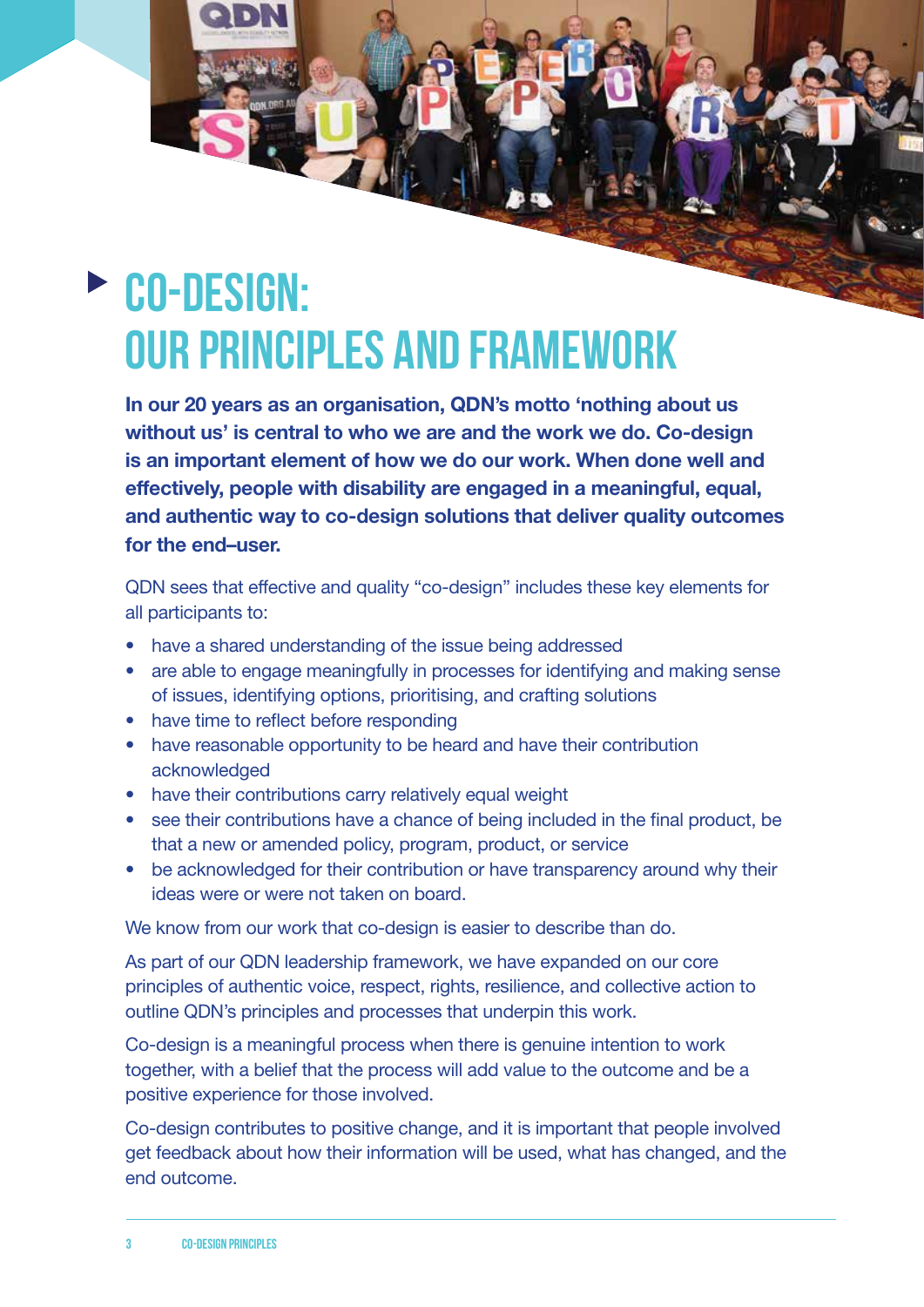# **QDN's Principles of Co-Design**

- Authentic Voice
- Respect
- Rights
- Resilience
- Collective Action

# **Australia's obligations to co-design and engagement with people with disability**

**International, national, and state legal instruments and government policies outline and commit Australia to the active involvement of people with disability in decision making processes and particularly processes that directly impact them. From a human rights perspective, and to deliver the most effective outcomes, co-design is the proven method to follow.** 

## **International obligations**

Australia is a signatory to the *United Nations Convention on the Rights of Persons with Disabilities* (CRPD) and its Optional Protocol. On 30 March 2007, Australia was one of the original state signatories to the CRPD. On 17 July 2008 and 30 July 2009 respectively, Australia ratified the CRPD and the Optional Protocol.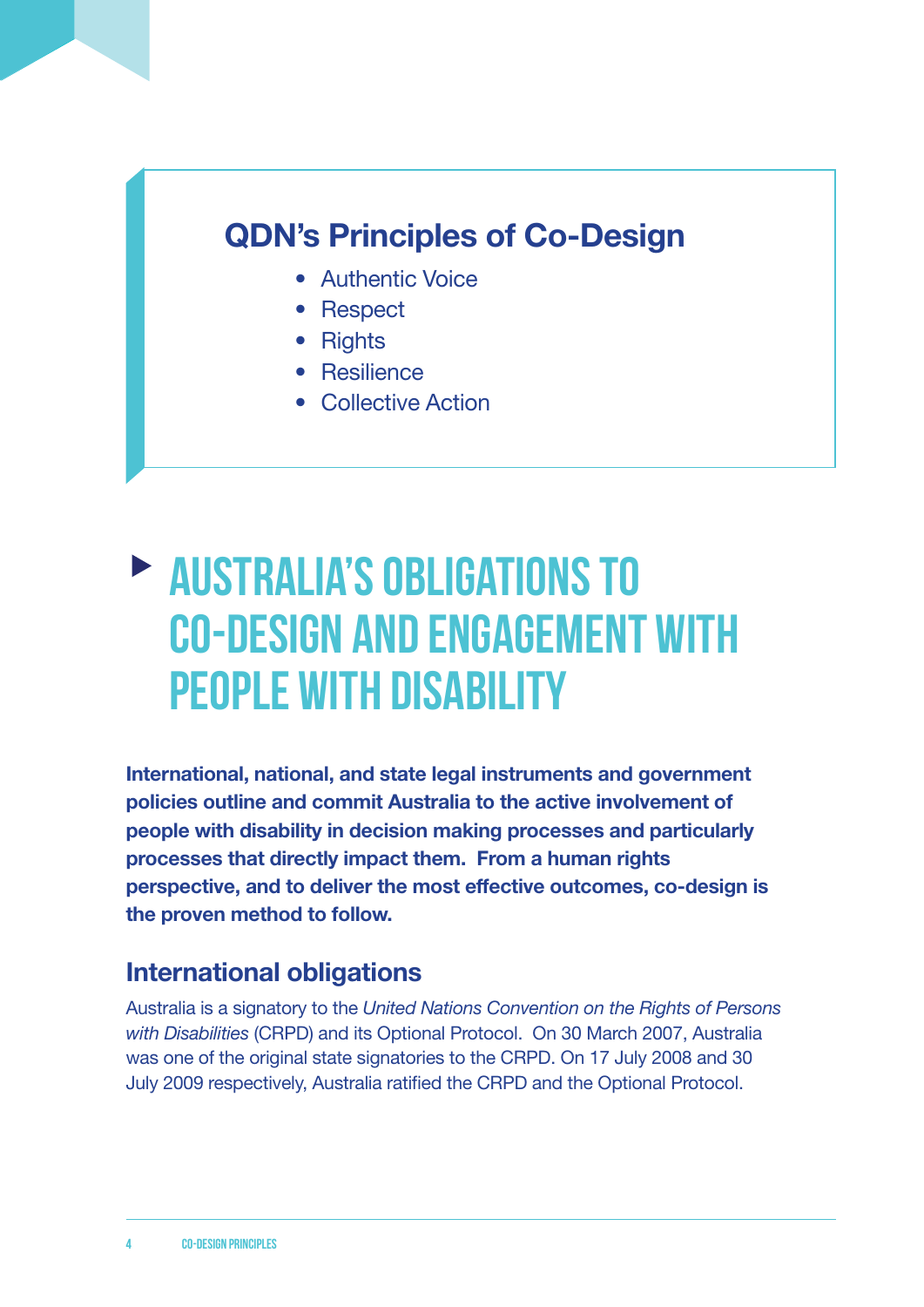Amongst other things the CRPD obliges State parties to allow persons with disabilities:

- the opportunity to be actively involved in decision-making processes about policies and programmes, including those directly concerning them
- full and effective participation and inclusion in society
- to be closely consulted with and actively involved in the development of instruments that enable the implementation of the CRPD's Articles.

People with disabilities therefore have a legal right under the CRPD to be actively involved in processes that will affect them. By ratifying the CRPD, Australia accepts the obligation to recognise that people with disability enjoy legal capacity on an equal basis with others in all aspects of life and to take appropriate measures to provide people with disability access to the support they may require in exercising their legal capacity. It also requires that all measures relating to the exercise of legal capacity provide for appropriate and effective safeguards to prevent abuse.<sup>1</sup>

### **United Nations Convention on the Rights of Persons with Disabilities**

#### **Preamble**

The States Parties to the present Convention,

(o) *Considering* that persons with disabilities should have the opportunity to be actively involved in decision-making processes about policies and programmes, including those directly concerning them,

#### **Article 3: General principles**

The principles of the present Convention shall be:

(c Full and effective participation and inclusion in society

#### **Article 4: General obligations**

3. In the development and implementation of legislation and policies to implement the present Convention, and in other decision-making processes concerning issues relating to persons with disabilities, States Parties shall closely consult with and actively involve persons with disabilities, including children with disabilities, through their representative organizations.

<sup>1</sup> [https://www.alrc.gov.au/publication/equality-capacity-and-disability-in-commonwealth-laws-ip-44/equality-capacity](https://www.alrc.gov.au/publication/equality-capacity-and-disability-in-commonwealth-laws-ip-44/equality-capacity-and-disability-in-commonwealth-laws/legislative-and-regulatory-framework/)[and-disability-in-commonwealth-laws/legislative-and-regulatory-framework/](https://www.alrc.gov.au/publication/equality-capacity-and-disability-in-commonwealth-laws-ip-44/equality-capacity-and-disability-in-commonwealth-laws/legislative-and-regulatory-framework/)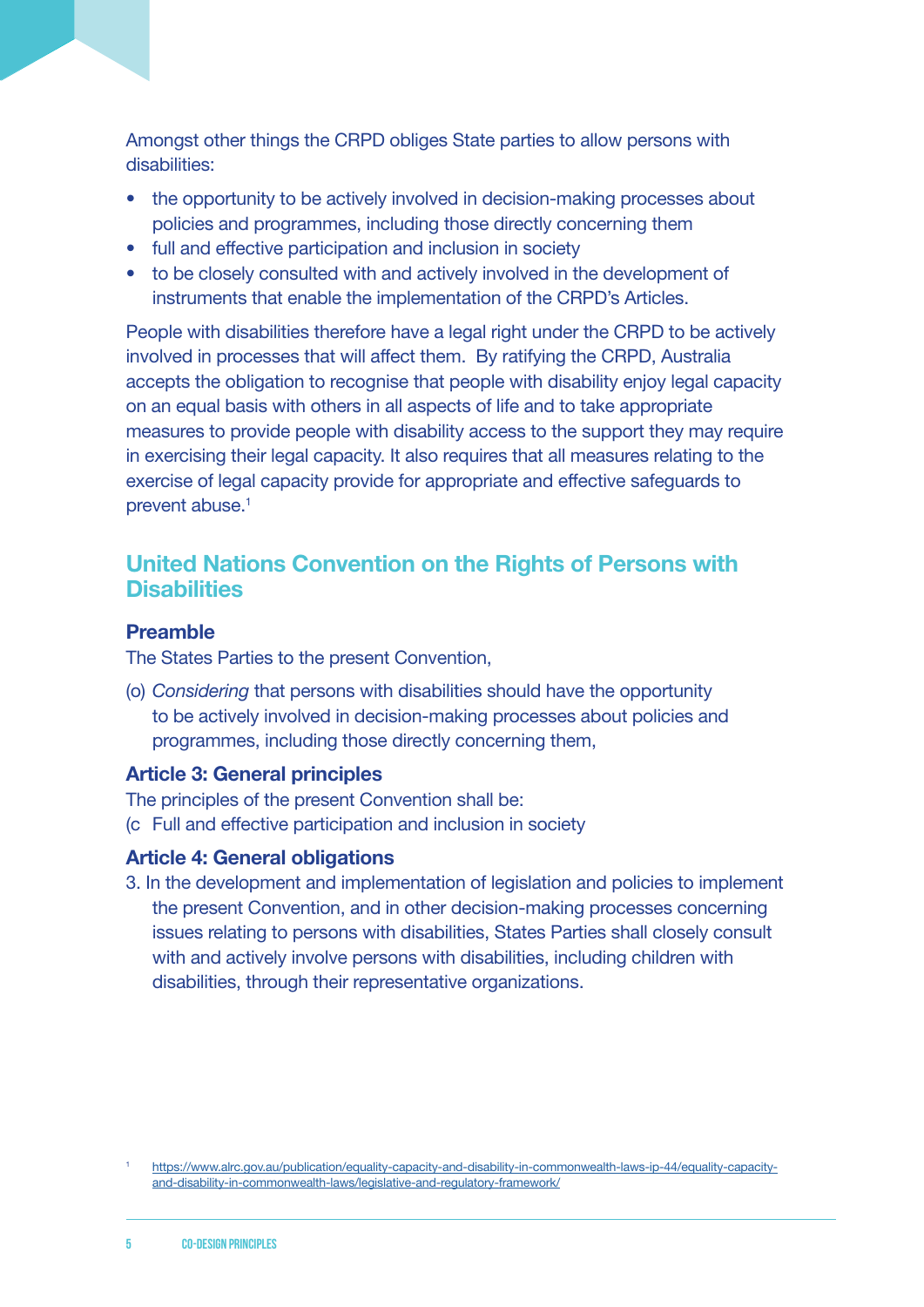## **National and State Disability Policy and Legislative Frameworks**

There are a range of national and state policy and legislative frameworks that provide context and guidance around the inclusion of people with disability in the planning, design, delivery, evaluation of services, products, policy, and legislation supporting the importance of co-design by, with and for people with disability.

## **National Disability Policy and Legislative Framework**

### **Australia's Disability Strategy 2021-2031**

Australia's *Disability Strategy 2021-2031* is Australia's national disability policy framework. It sets out the plan for continuing to improve the lives of people with disability in Australia over the next 10 years. It provides a national road map for Commonwealth, State and Local Governments to deliver an inclusive society which ensures people with disability can fulfil their potential as equal members of the community.2

This strategy builds upon the *National Disability Strategy 2010-2020*, and was developed through engagement and consultation with people with disability. The strategy includes the implementation of a Strategy Engagement Plan to ensure people with disability actively participate in implementation, monitoring and evaluation.3 Key to the success of the implementation of the plan nationally and at State/Territory and Local Government levels is the active involvement of people with disability.

#### **Disability Royal Commission: Royal Commission into Violence, Abuse, Neglect and Exploitation of People with Disability**

The Disability Royal Commission was established in April 2019 in response to community concern about widespread reports of violence against, and the neglect, abuse, and exploitation of, people with disability. These incidents might have happened recently or a long time ago. Through its work, the DRC will deliver a final report to the Australian Government with recommendations on how to improve laws, policies, structures, and practices to ensure a more inclusive and just society, and play an important role going forward in shaping future national and state disability policy.

<sup>2</sup> Commonwealth of Australia (Department of Social Services) 2021. Australia's Disability Strategy 2021-2031. P4-6

<sup>3</sup> Commonwealth of Australia (Department of Social Services) 2021. Australia's Disability Strategy 2021-2031. P35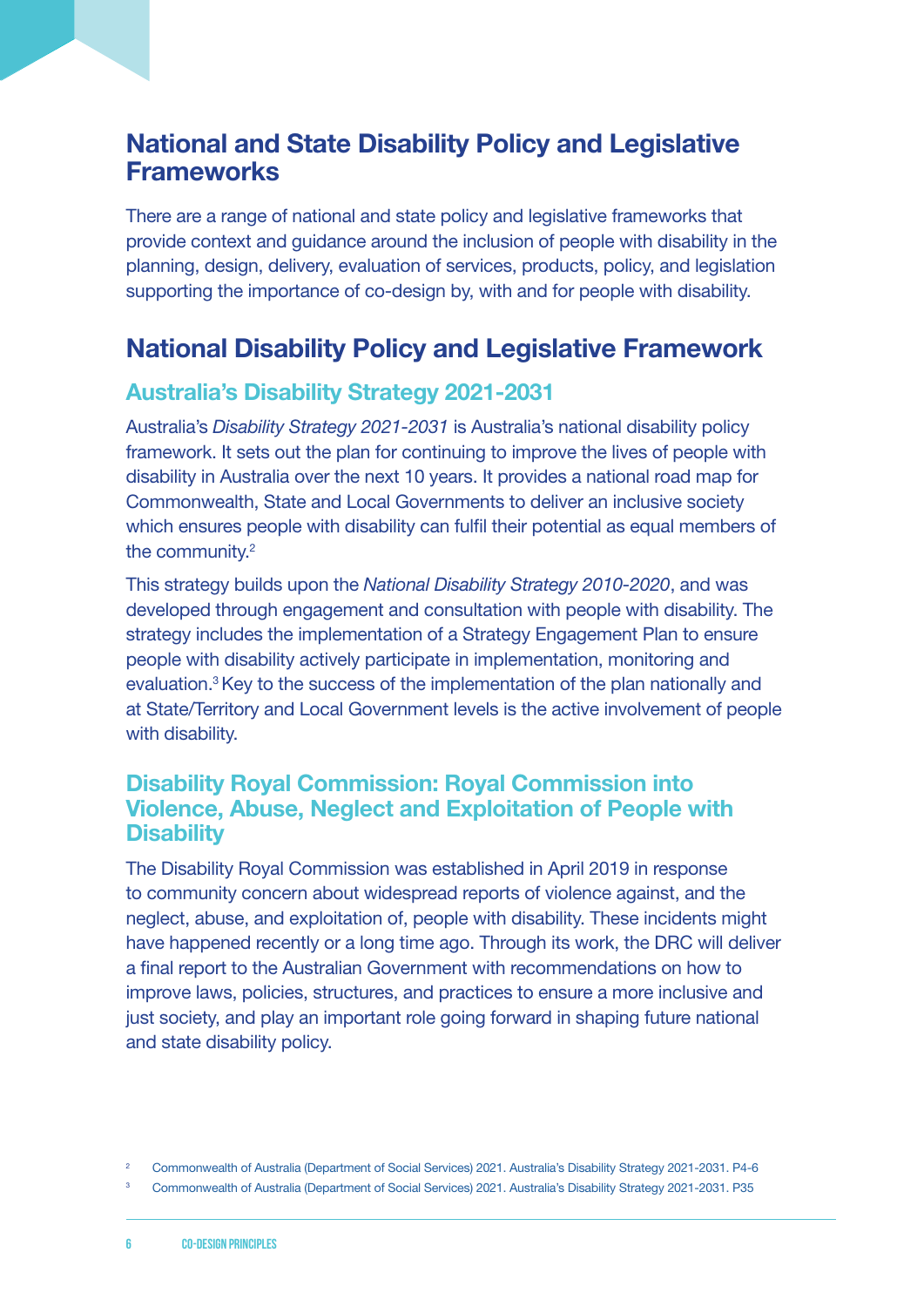The Disability Royal Commission Community Engagement Strategy outlines how community engagement supports the work of the Royal Commission into Violence, Abuse, Neglect and Exploitation of People with Disability and guides the Royal Commission in its engagements with people with disability, their families, supporters, and the broader community. The Disability Royal Commission has a goal to involve people with disability and key stakeholders in co-designing and delivering engagement strategies and activities.<sup>4</sup> The DRC Community Engagement Strategy defines community engagement as 'Any process that involves the community in problem-solving or decision-making and uses community input to make better decisions'.5

### *Commonwealth Disability Discrimination Act 1992*

The *Disability Discrimination Act 1992* (DDA) makes it unlawful to discriminate against a person, in many areas of public life, including: employment, education, getting or using services, renting or buying a house or unit, and accessing public places, because of their disability.

## **Queensland Disability Policy and Legislative Framework**

### *All Abilities Queensland State Disability Plan 2017-2020*

Queensland State Government is responsible for the development, implementation, and evaluation of State disability plan. Queensland's disability plan – *All Abilities Queensland* guided the actions by the Queensland Government, working in partnership with the Commonwealth Government, local governments, businesses, non-government and community organisations, communities, and individuals.

## **Disability Service Plans**

Under the *Disability Services Act* (Qld) *2006*, each Queensland Government department is required to develop a Disability Service Plan.

The Disability Service Plans outline the actions each department will take to progress the five priorities of *All Abilities Queensland: opportunities for all state disability plan 2017–2020*.

<sup>4</sup> Royal Commission: Royal Commission into Violence, Abuse, Neglect and Exploitation of People with Disability Community Engagement Strategy [https://disability.royalcommission.gov.au/system/files/2020-09/Community%20](https://disability.royalcommission.gov.au/system/files/2020-09/Community%20Engagement%20Strategy.pdf) [Engagement%20Strategy.pdf](https://disability.royalcommission.gov.au/system/files/2020-09/Community%20Engagement%20Strategy.pdf)

The International Association for Public Participation, [www.iap2.org.au](http://www.iap2.org.au)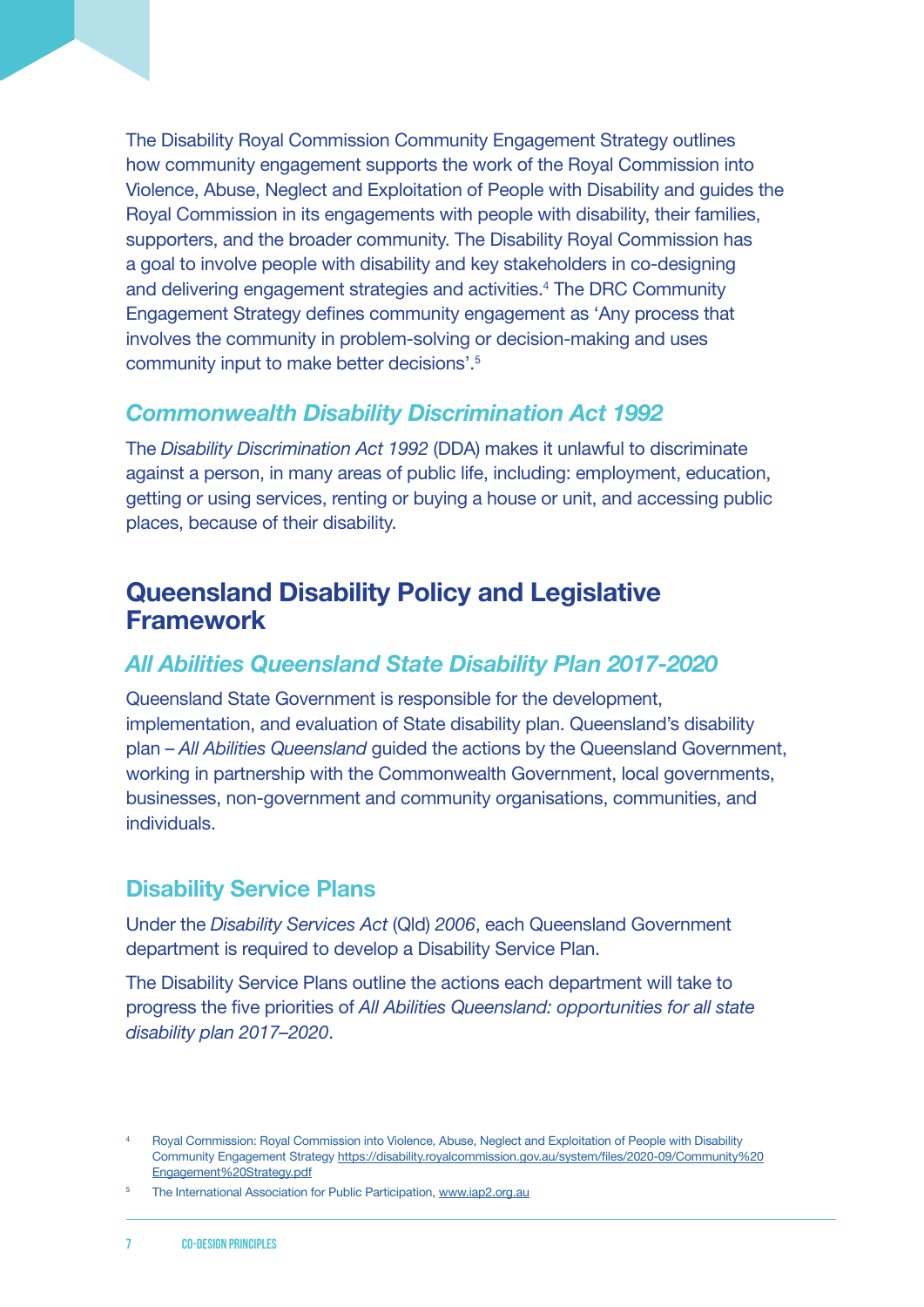### *Disability Services Act 2006*

The *[Disability Services Act 2006](https://www.legislation.qld.gov.au/view/html/inforce/current/act-2006-012)* took effect on 1 July 2006. The Act provides the strongest foundation Queenslanders have ever had for promoting the rights of people with a disability, increasing their wellbeing, and encouraging their participation in the life of the community.

#### *Anti-Discrimination Act 1991*

In 1991 the Queensland Parliament passed the *[Anti-Discrimination Act](https://www.legislation.qld.gov.au/view/html/inforce/current/act-2019-005)* which aims to protect people in Queensland from unfair discrimination, sexual harassment and other objectionable conduct and provides a means to bring a complaint and have it resolved.

### *Human Rights Act 2019*

In February 2019 the Queensland Parliament passed the *[Human Rights Act](https://www.legislation.qld.gov.au/view/html/inforce/current/act-2019-005)*. It lists 23 rights to be protected by law, places obligations on public entities to act compatibly with human rights, and provides for a complaint resolution process through the Commission.

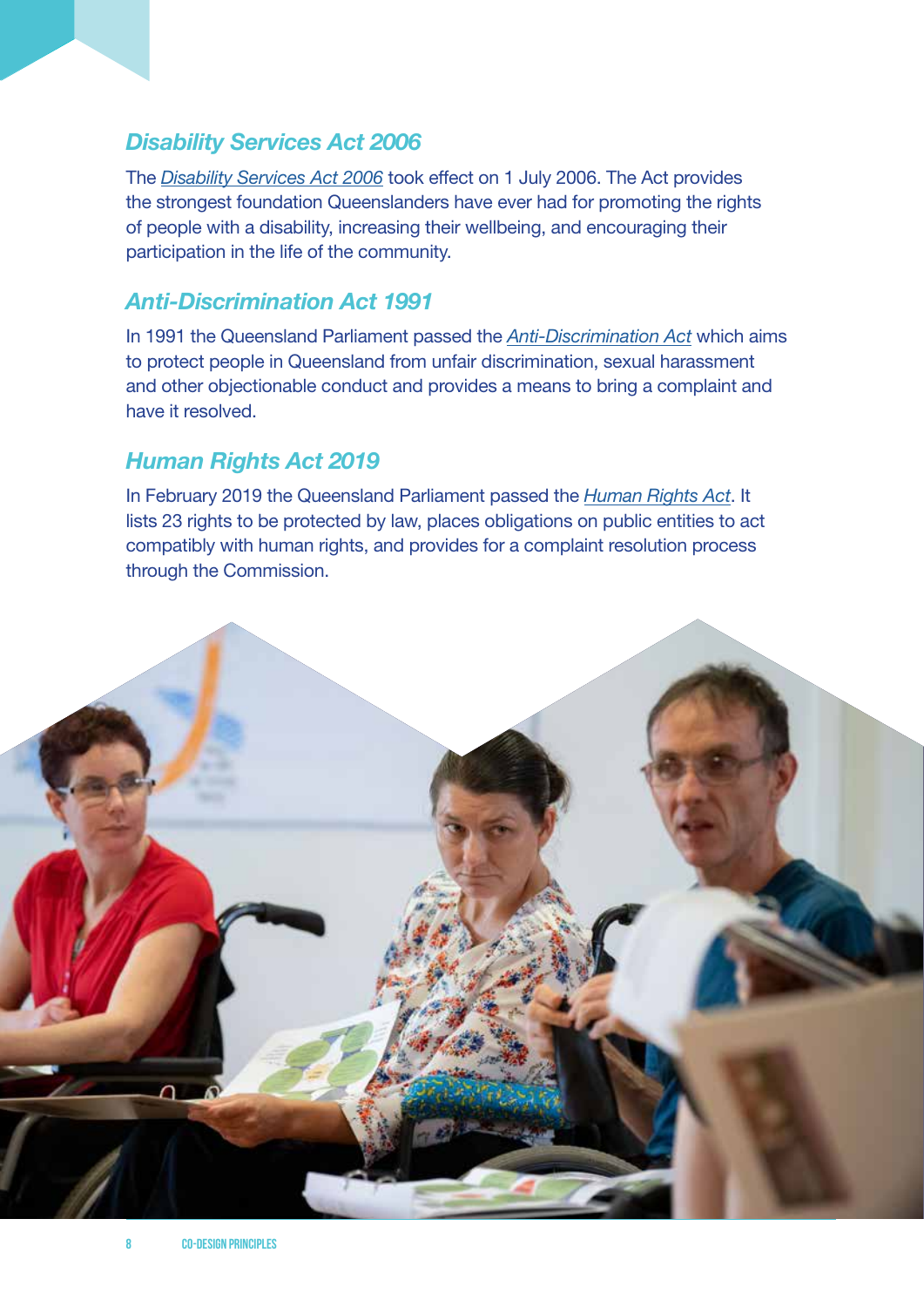# **QDN's Principles of Co-design**

QDN believes in the human rights of people with disability to be fully included, equal and valued active citizens. QDN strives to create a community that embraces the contributions of all people with disability where people are included, their rights are protected, and everyone is empowered to have a say. QDN believes that it is important that people with disability are included from the beginning in the planning, design, implementation, and evaluation of services, policy, legislation, and products.

Our five values underpin our work.

**Authentic Voice** – We are with, and for, all people with disability and ensure those with limited or no voice are heard and valued

**Collaborative Action** – We work together to learn from the collective experiences, values, and wisdom of people with disability

**Rights** – We believe in, and model, a human rights approach that recognises disability as a social issue.

**Respect** – We value human difference and diversity and build mutual respect through openness and fellowship.

**Resilience** – We are hopeful, even about the most complex challenges and are here for the long term.

These values have been used to inform QDN's principles for co-design and the actions and indicators that demonstrate in practice, quality, and effective codesign that values, empowers, and respects the role and voice of Queenslanders with disability.

# **QDN'S Co-design principles and indicators**

### **Authentic Voice**

The voice of people with disability is present, strong, included, and valued as part of the co-design process.

The authentic voice is an honest expression of one's own personal perspective, freely given, well informed, and supported with good processes. A co-design process has integrity when the voice of people with disability is incorporated, their feedback is presented accurately and in context, contributions are acknowledged and, when excluded, this is transparent with an explanation about why given.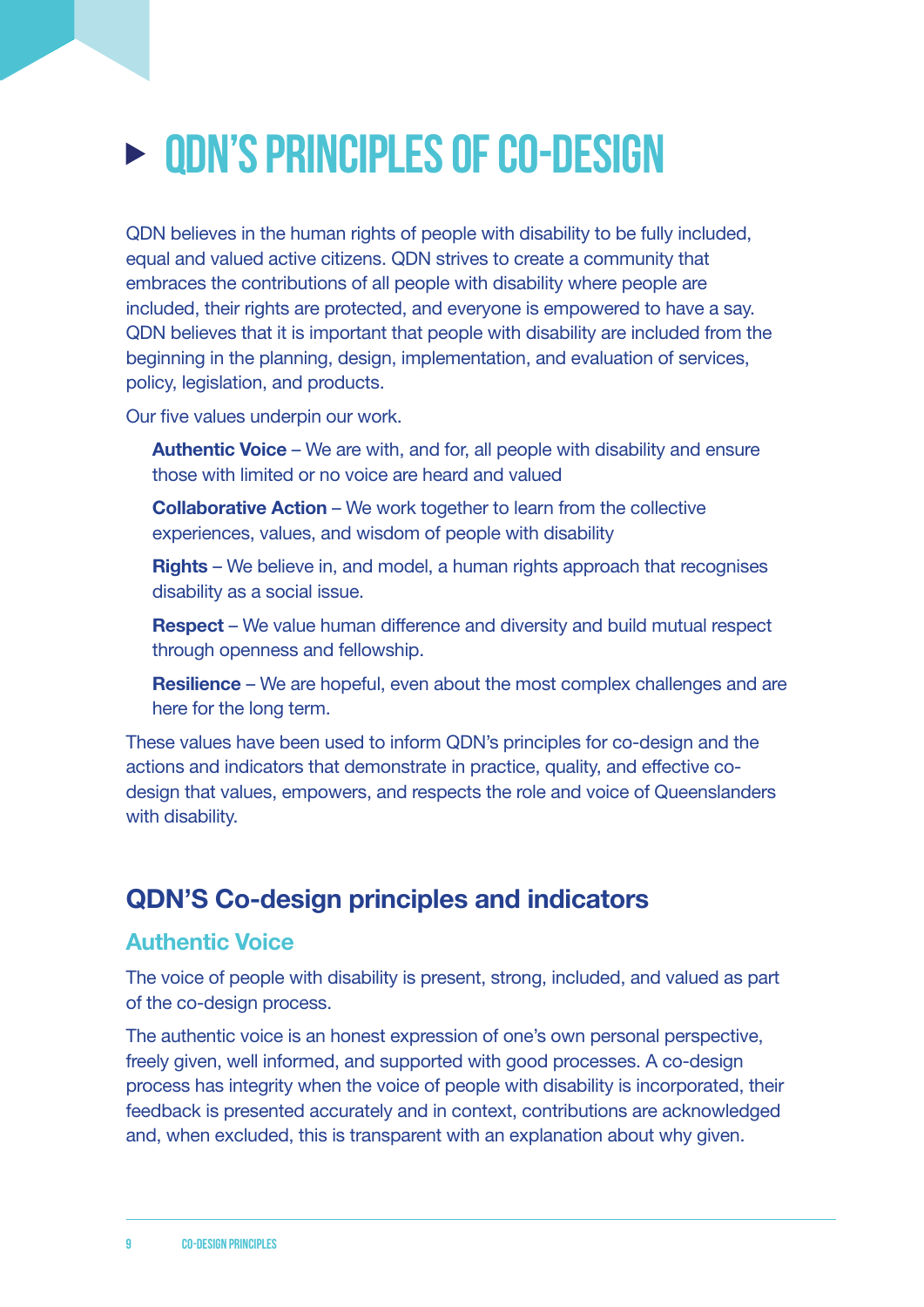#### **Indicators:**

- People with disability's voice is present and strong
- Stories of lived experience are included and valued
- Time and support is provided for participants to share their stories, experiences, and feedback
- Everyone's time and contribution is valued
- Actions and engagement to include diversity of people from different disabilities, cultures, locations, genders, viewpoints, socio-economic backgrounds, and ages
- Invitation to engage and co-design is to people where the issue, product, service, law is directly relevant to the person so they can provide a valuable contribution
- Feedback and input is recorded and accurately represents what was said or provided.

### **Respect**

The co-design process respects people with disability, valuing individual capacity and diversity. People are provided the support needed to engage fully, materials being provided in a useful format with time to read, reflect and ask questions, payment for time engaged, support for travel, an appropriately paced agenda, and timely, fulsome feedback. Respect means that people are consulted before decisions are made, not after, and do not ask people with disability to make choices about inaccessible or inferior options.

#### **Indicators:**

- Listening, patience and valuing of all parties is evident
- Everyone's engagement is valued and their capacity to contribute
- People are provided with clear information from the beginning about what is in scope, what is not, what is negotiable, and what they can influence
- Individual and collective story is honoured
- Facilitators and fellow participants show that they value feedback and participation
- The engagement experience builds self-worth of individuals
- There is clear respect for diversity and individual difference and the process is accessible and inclusive
- Cultural differences are acknowledged and embraced
- Questions reflect genuine inquiry rather than tokenism, and all parties come to the table with an open mind
- There is acknowledgement/welcome to country for all events
- People are provided with clear information prior to the engagement so they can make informed decisions about whether to become involved
- People are given information prior to co-design engagement with regards to process, who will be participating, timing, and any information to read before.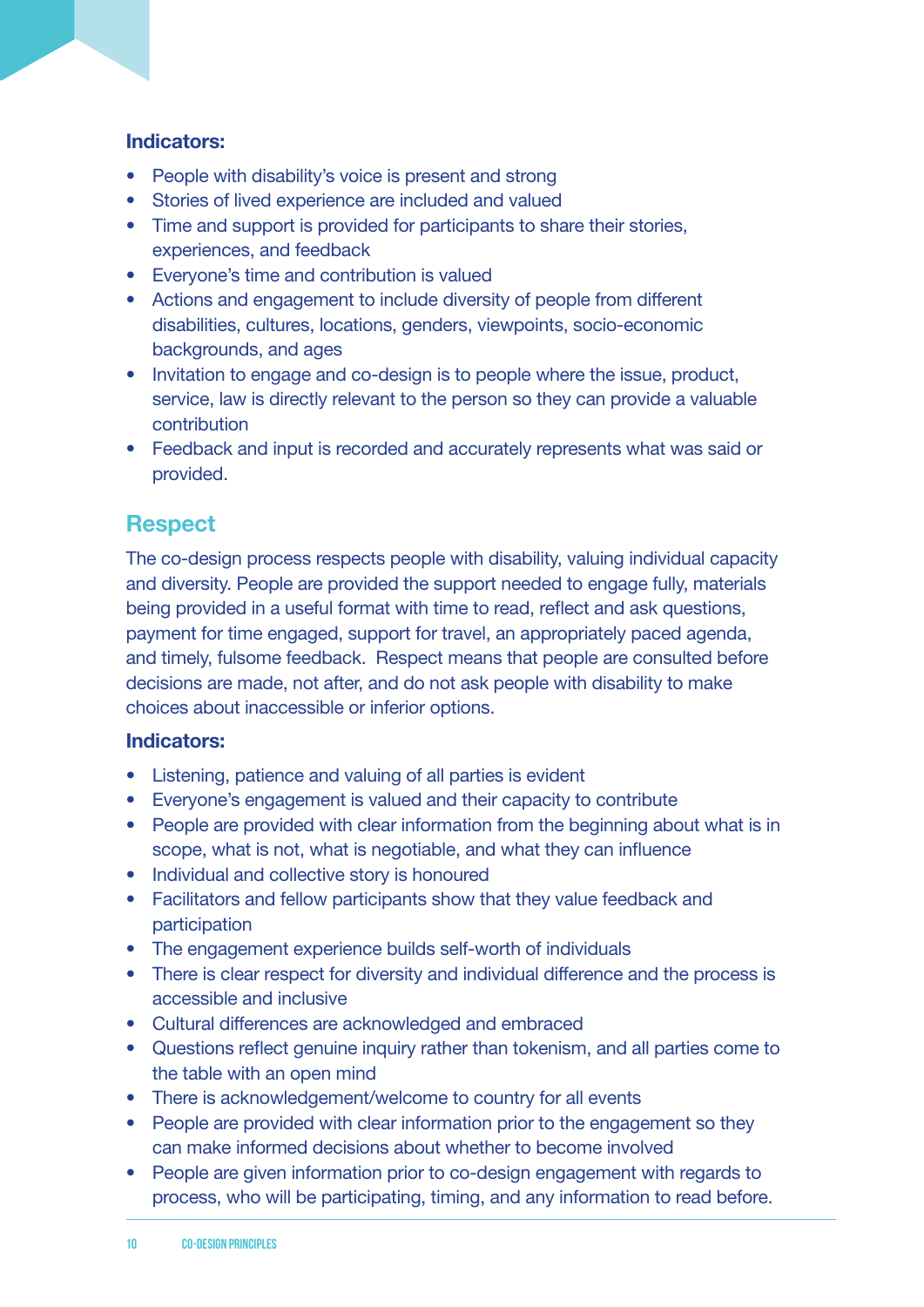## **Rights**

Co-design is underpinned by human rights and needs to:

- safeguard people against harm, with awareness of current and future potential consequences of their engagement.
- include the right for people with disability to have a say, to be heard, to question, to withdraw consent, and to abstain from giving input.
- identify, avoid, and call out tokenism in engagement and co-design processes.
- declare if it is not possible to fully engage people around an issue and hold an information session, rather than name it as a full engagement co-design process

#### **Indicators:**

- Access and inclusion needs across diverse disabilities are met including for venue, processes of engagement, information and communication, platforms for engagement, etc
- Participants feel safe and welcomed and safeguards are in place to protect people from harm or potential harm as a result of their involvement
- People have opportunity to lead conversations
- Ensure confidentiality of input and transparency over who (including specific area of government) will have access to input that is personally attributable.

### **Resilience**

As people with disability, we co-design ideas and solutions to lead and influence change and are here for the long term.

We believe it is important to acknowledge that people's experience of engagement can expand or diminish a person's confidence in having a say. A positive experience will build skill, the ability to adapt to different groups of people and issues, to problem-solve, to connect with others, and ultimately, to disrupt and influence the issues that matter. It is important that as part of good co-design processes, people are supported to think through the consequences of speaking up. Where there is reasonable potential for a negative personal consequence of speaking up, then thought should be given to processes used, de-identification, and attention to safe-guarding measures.

#### **Indicators:**

- People are engaged in way that is inclusive and accessible that safeguards their engagement
- People are supported to engage and given time and opportunity to build relationships
- Discussions are facilitated in such a way as to remain true to agenda (and expectations) and timeframe for engagement, and people can put forward their relevant points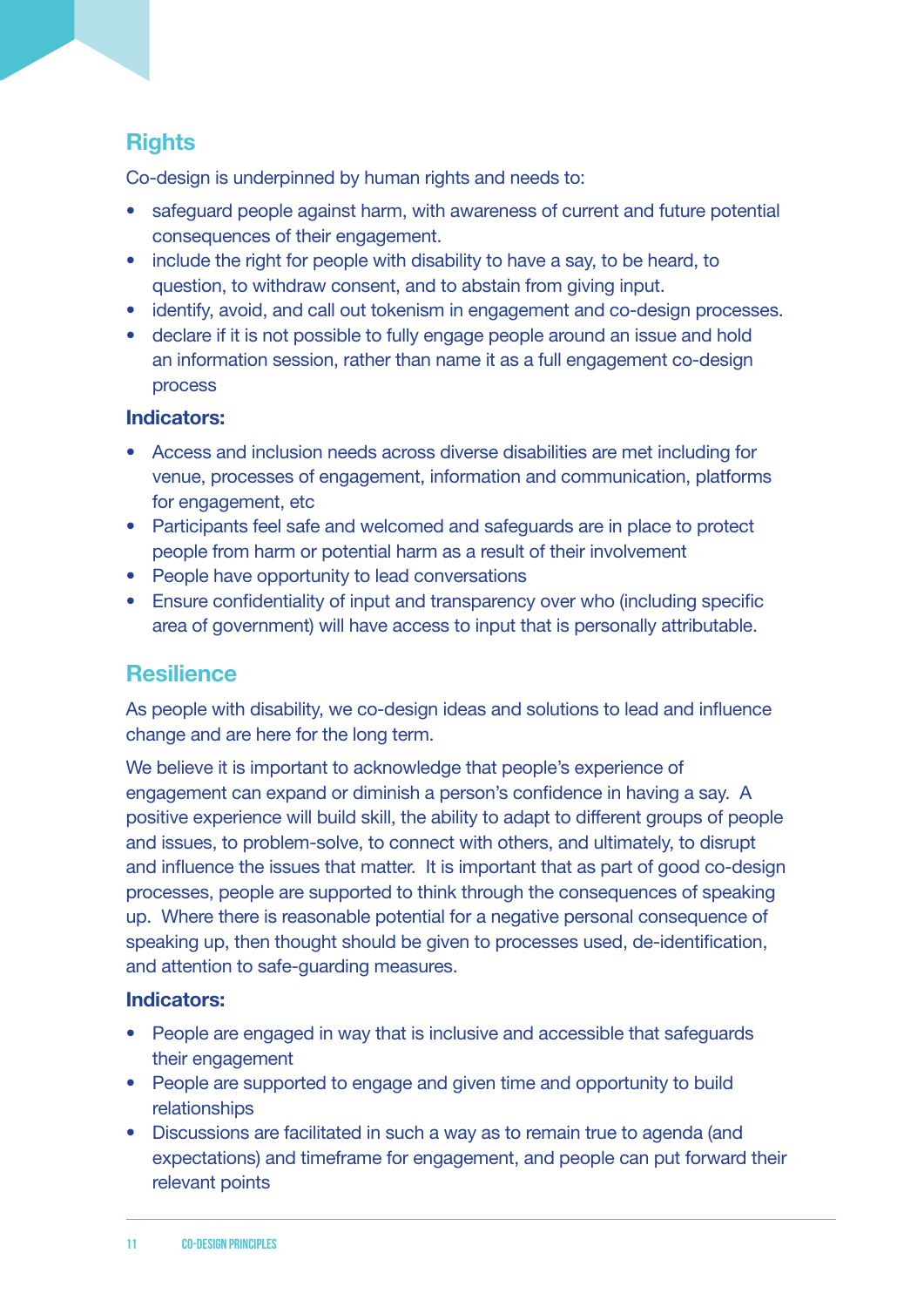- Everyone's time and contribution is valued equally
- People can provide feedback if what has been recorded is not accurately represented or interpreted correctly
- There is diversity in viewpoints, ideas, and perspectives
- People can step in and out as their circumstances change and what they are interested in – its ok not to be involved in everything.

## **Collective Action**

Good co-design brings people to work together in a way that enables everyone to bring different experiences, values, and wisdom to the table. People come together for a shared purpose but do not have to reach the same point of view. Collectively, people can contribute where they are at and in areas that interest them. People are well-informed and supported in a way that helps people build their individual and collective capacity to engage. The process is designed and delivered in an inclusive way that meets the needs and preferences of the individual participants.

#### **Indicators:**

- Engagement started at the beginning defining the problem, crafting the question, exploring the issue, developing options, generating ideas, choosing possible solutions, shaping prototypes or pilots, and action learning
- The collective action reflects the diversity of perspectives on the issue
- Through co-design, the facilitator seeks to identify the common ground then moves onto clarify and includes points of difference in leading and active codesign
- Need to acknowledgement of who is not in the room who is missing from this conversation - and there is regular reflection to ask - "who else do we need to bring to this conversation" and actively seek their involvement
- It is clear why people are there, the purpose of their involvement and engagement
- The process of engagement from initial recruitment to final involvement is mapped out so people can understand the journey they will be involved in and decide if and when they can opt in or out – the map should be coherent and in plain English
- The final product reflects the various contributions in good faith
- People with disability understand and experience good process
- Decisions to be involved are underpinned by ethical decisions
- People have a shared understanding of what co-design and collaborative action is.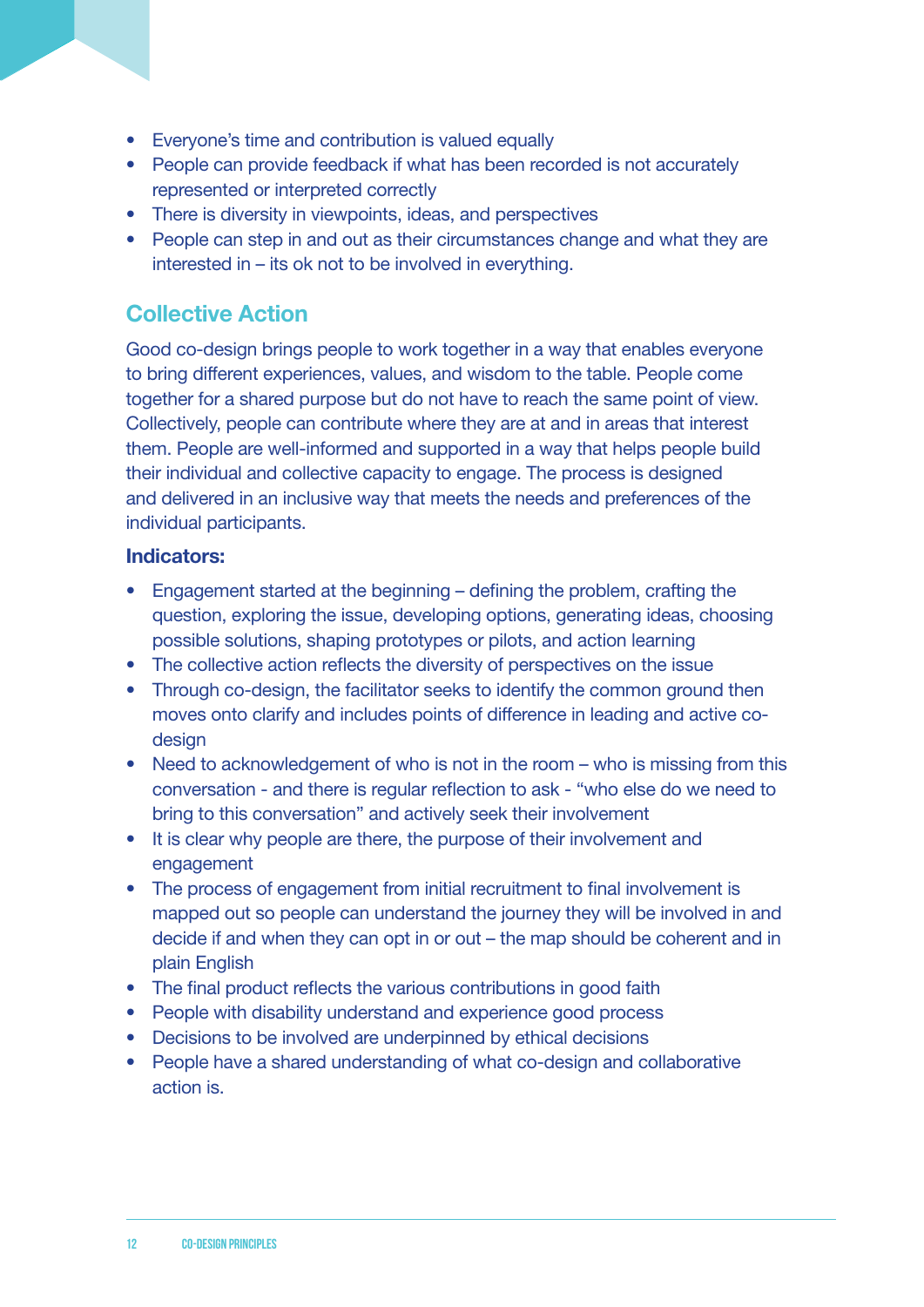## **Our co-design processes**

**The starting place –** Craft the question that reflects intent/purpose and invites inquiry

**Build the team –** Get diversity and support inclusion

**Discovery Phase –** see the issue from lots of different viewpoints, perspectives, and ways. Hear from others including those who aren't connected or disagree.

**Pause and Reflect –** Take time to pause and reflect on what you have learnt in the discovery phase and what you still don't know before jumping to solutions

**Sense-making –** Look at the data, story, research, and evidence in their raw form and work together to make sense and meaning of what has been gathered

**Generate options -** Stage where sense-making starts to yield conclusions, ideas and possibilities, and people get in the creative zone

**Developing Prototypes –** Generate as many ideas as possible and develop a working example of the policy, service, program, product, or scenario-based solution

**Learning, reworking, and refining –** Part of the learning cycle and reworks can produce 'prototype' – the solution for testing, piloting, or putting into action

**Imbed what works –** Turn it into action and make it real. Keep people engaged and stay accountable.

# **Suggested reading**

Baldwin, C. (2005). Storycatcher, New World Library, Novato, CA 94949

Baldwin, C. & Linnea, A. (2010). The Circle Way: A leader in every chair, Barrett-Koehler Publishers, San Francisco

Dick, R. & Damau, T. (1991) Values in Action: Applying the ideas of Argyris and Schon, Interchange, Chapel Hill, Qld. Australia

Scharmer, O. & Kaufer, K. (2013) Leading from the Emerging Future, Berrett-Koehler Publishers, San Francisco.

Wheatley, M.J. (2007) Finding Our Way: Leadership for Uncertain Times, Berrett-Koehler Publishers, San Francisco.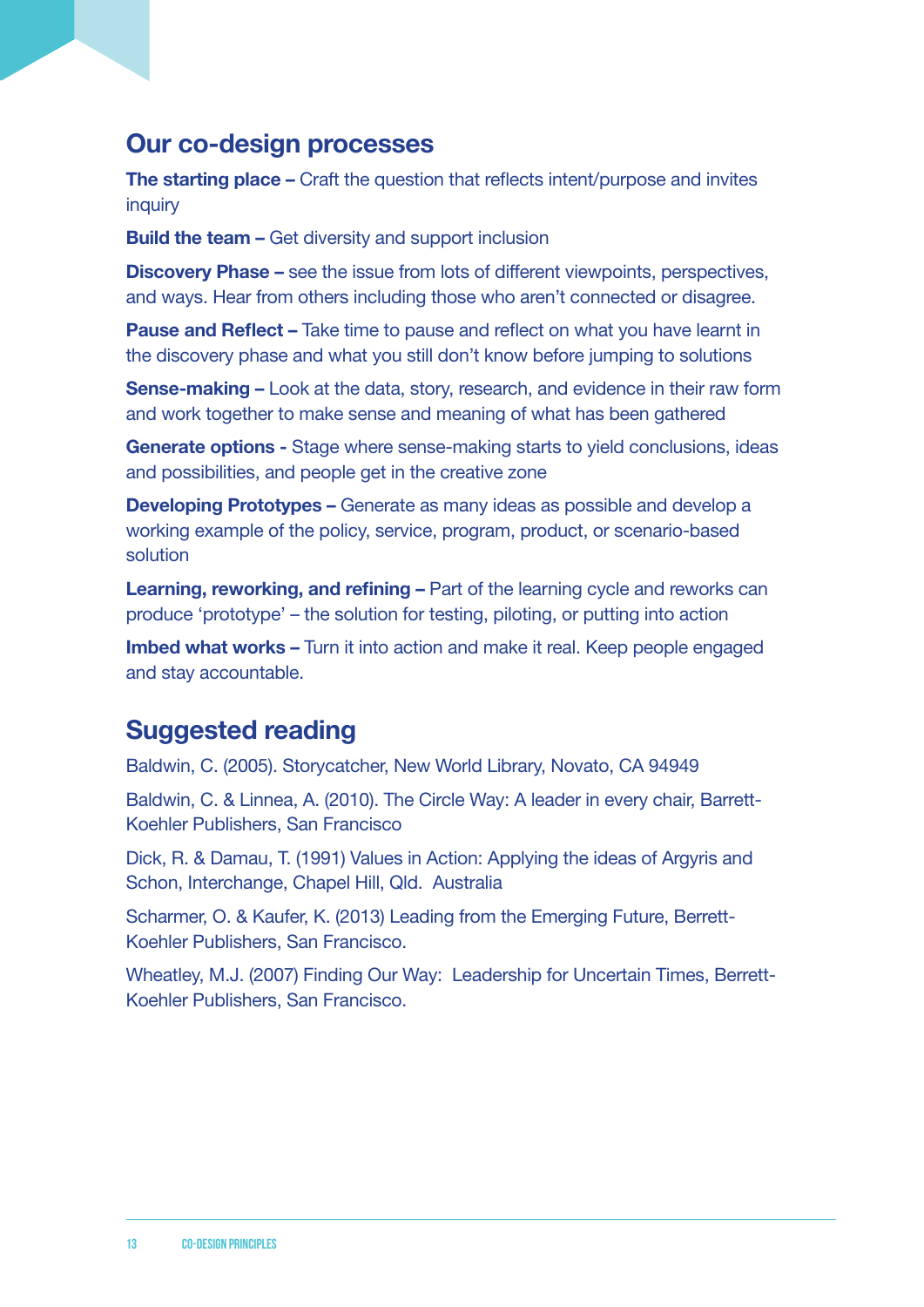# **Case Study – Accessible and Inclusive Transport – Requirements of co-design and engagement of people with disability**

The *Disability Standards for Accessible Public Transport 2002* (DSAPT) are Disability Standards developed under the *Disability Discrimination Act 1992* (DDA). The DDA gives DSAPT legal force.

## *Disability Discrimination Act 1992*

#### **31 Disability Standards**

(1) The Minister may, by legislative instrument, formulate standards, to be known as disability standards, in relation to any area in which it is unlawful under this Part for a person to discriminate against another person on the ground of a disability of the other person.

Compliance with DSAPT may be achieved through meeting the prescribed solutions stated in the DSAPT or by means that deliver an equivalent or better outcome. Any Equivalent Access solution requires consultation with 'passengers with disabilities who use the service, or with organisations representing people with disabilities'.

Equivalent Access solutions developed without co-design risk being regarded as tokenistic and exploitative—a process used by the operator or provider to reach a pre-determined solution. A solution of this type entails legal jeopardy and may be subject to a successful legal challenge.

In order to avoid challenges to poor and inadequate Equivalent Access solutions, the Australian Human Rights Commission in its Guidelines: Equivalent Access under the Disability Standards for Accessible Public Transport 2002 (Cth) recommends 'long-term access solutions developed through co-design rather than as a result of a complaint or litigation' as an optimal outcome.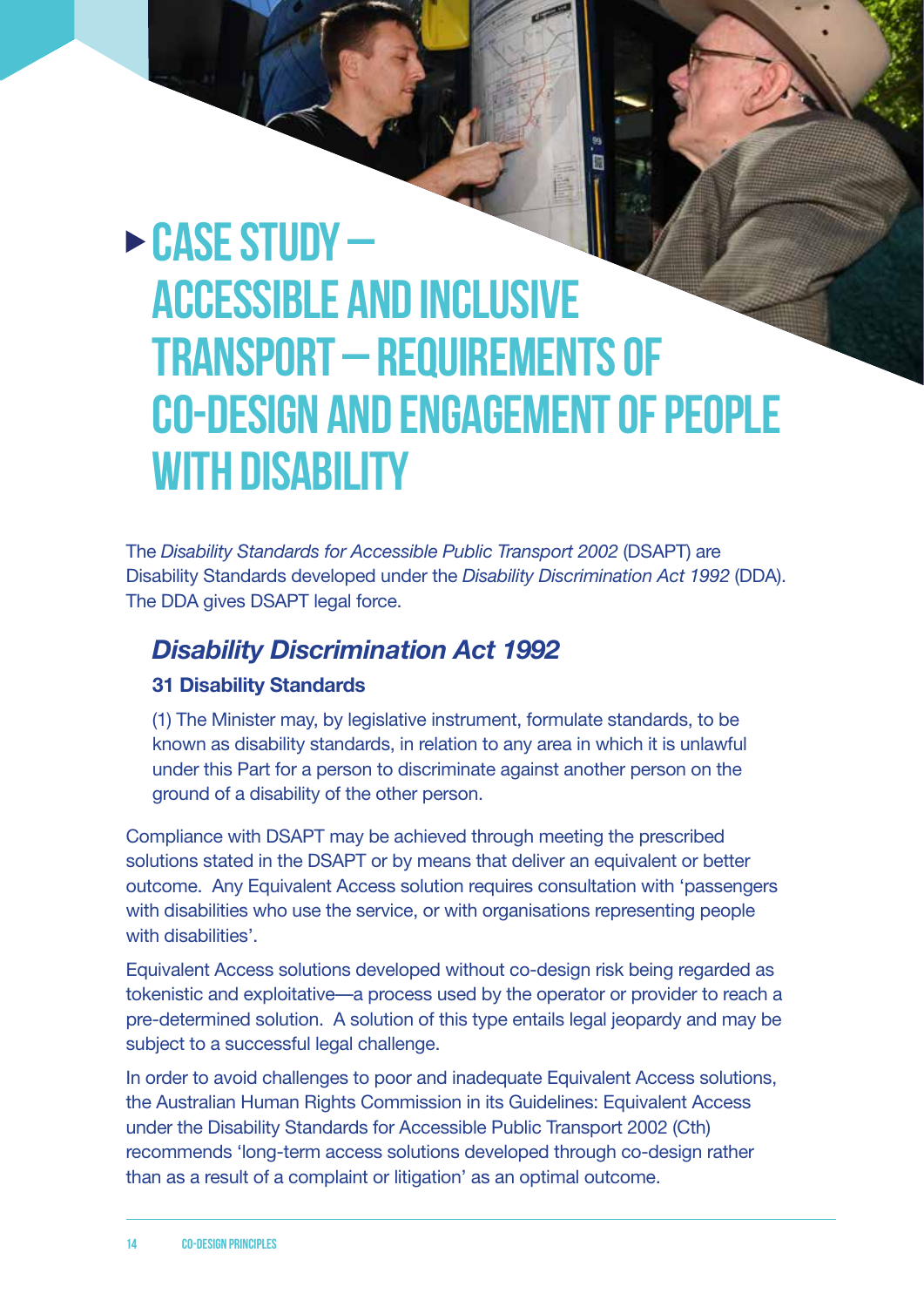# *Disability Standards for Accessible Public Transport 2002*

#### **33.3 Equivalent access**

(1) Compliance with these Standards may be achieved by:

(a) applying relevant specifications in these Standards before the target dates; or

(b) using methods, equipment and facilities that provide alternative means of access to the public transport service concerned (but not using separate or parallel services) with equivalence of amenity, availability, comfort, convenience, dignity, price, and safety.

33.4 Consultation about proposals for equivalent access

The operator or provider of a public transport service must consult with passengers with disabilities who use the service, or with organisations representing people with disabilities, about any proposal for equivalent access.

# *Disability Standards for Accessible Public Transport Guidelines 2004 (No 3)*

#### **Part 36 Consultation**

#### **36.1 Consultation with government and passengers**

- (1) The Disability Standards encourage consultation between operators, providers, all levels of government and the community to ensure that accessible public transport initiatives will reflect local and regional needs.
- (2) Operators and providers are encouraged to appoint access coordinators to facilitate liaison with user groups.
- (3 The most important consultation is expected to be between operators, local government, and passengers. These consultations will allow operators and providers to develop cooperative implementation plans that ensure the introduction of accessible services according to locally set priorities.

# **Australian Human Rights Commission**

#### **Guidelines: Equivalent Access under the Disability Standards for Accessible Public Transport 2002 (Cth)6**

Compliance with the Transport Standards can be achieved by applying the specifications set out in the Transport Standards or by using methods or equipment that deliver equivalent access.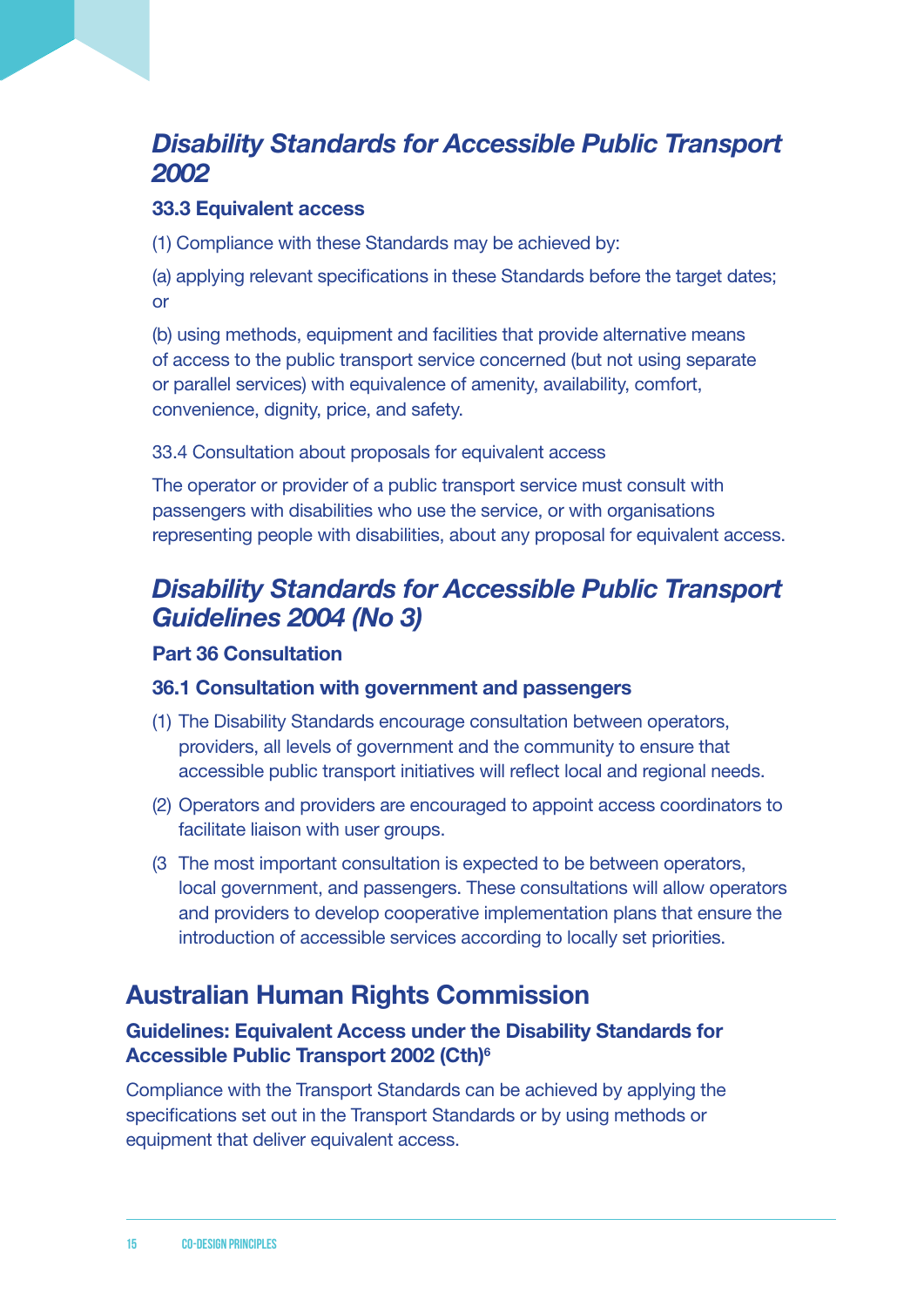Use of equivalent access:

- potentially offers operators and providers flexibility in the delivery of accessible public transport
- supports innovation by providing an opportunity to harness new technology to improve accessibility
- offers the potential for the delivery of public transport that exceeds minimum published accessibility standards
- **encourages communication and collaboration between operators and providers, through required consultation with passengers with disability, organisations representing people with disability and other stakeholders, which may result in long-term access solutions developed through codesign rather than as a result of a complaint or litigation.**

Failure to genuinely consult on the design of the New Generation Rollingstock (NGR) train resulted in a successful challenge to the outcome by the disability sector. This resulted in a Next Generation Rolling Stock Commission of Inquiry tasked to find where the process had erred.

The Queensland Government accepted the Inquiry's recommendations in full. Recommendations 17 and 19 are best actioned through a process of co-design.

# **Government's Response to the New Generation Rollingstock Train Commission of Inquiry Report7**

The report handed down by the Commission makes 24 recommendations and outlines a range of reforms aimed at ensuring that consultation with the disability sector and compliance with disability legislation and standards is made a fundamental and integral part of all government procurement projects and major rail projects into the future.

The Government supported the steps Commissioner Forde detailed to improve future procurement processes and acknowledged the work of disability organisations and their members for their patience, ongoing cooperation, and input during the work of the Commission.

The Government will act immediately to respond to the report and ensure that all the recommendations are adopted in full.

<sup>6</sup> [https://humanrights.gov.au/our-work/disability-rights/publications/guidelines-equivalent-access-under-disability](https://humanrights.gov.au/our-work/disability-rights/publications/guidelines-equivalent-access-under-disability-standards )[standards](https://humanrights.gov.au/our-work/disability-rights/publications/guidelines-equivalent-access-under-disability-standards ) 

<sup>7</sup> <https://cabinet.qld.gov.au/documents/2018/Dec/NGRCOI/Attachments/Response.PDF>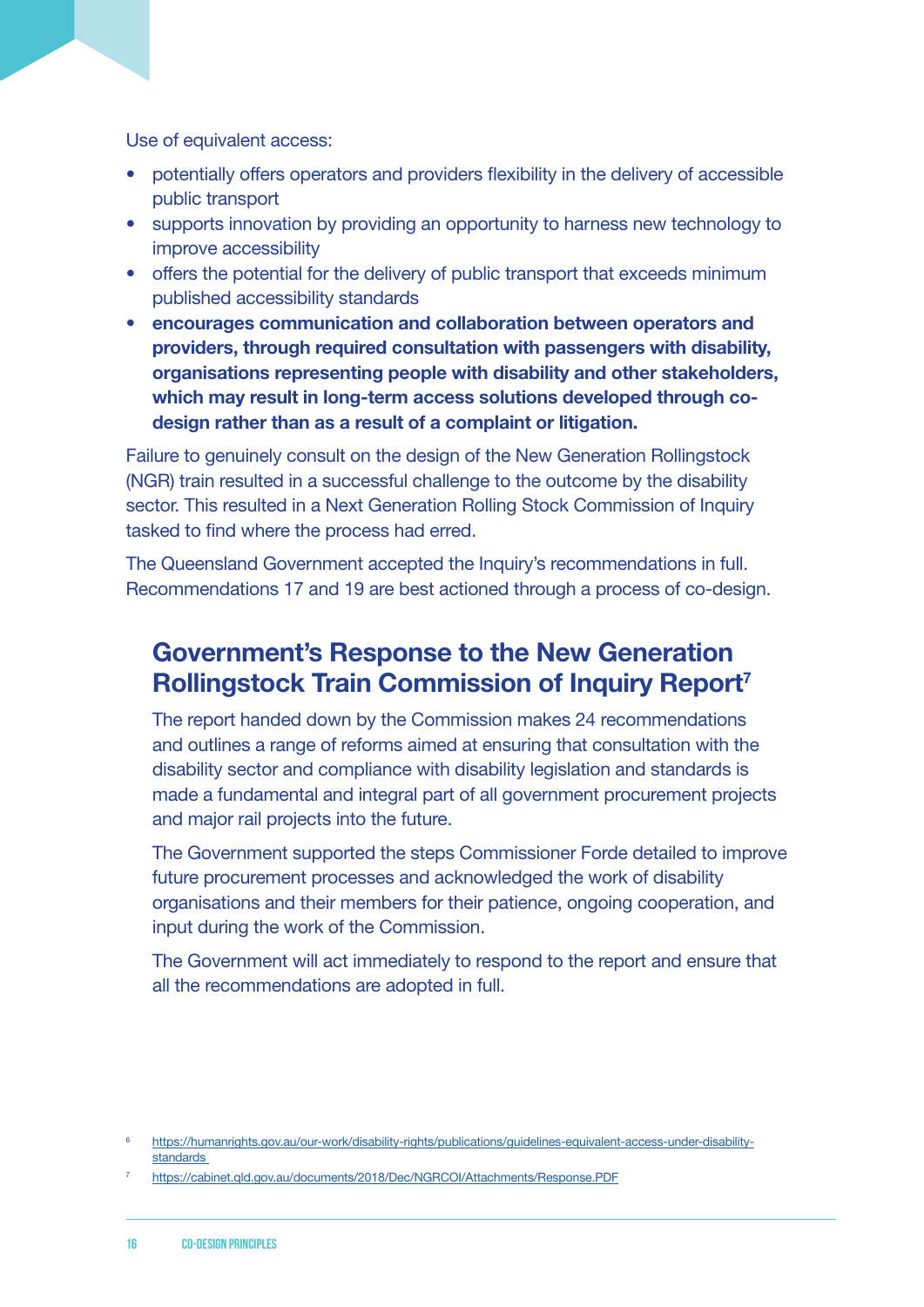# **New Generation Rollingstock Train Commission of Inquiry | Final Report**

## **Recommendation 14**

The Commission recommends that, where compliance with the *Disability Standards for Accessible Public Transport 2002* (Cth) will be achieved through equivalent access compliance, the process for demonstrating equivalent access, including consultation with the disability sector, be completed prior to finalisation of the design process.

## **Recommendation 17**

The Commission recommends that the Queensland Government implements processes to ensure genuine, early consultation is undertaken with the disability sector regarding the procurement of public transport infrastructure.

## **Recommendation 18**

The Commission recommends that a stakeholder consultation plan detailing how consultation will be undertaken with the disability sector be developed at the commencement of all major public transport procurement projects. The stakeholder consultation plan should be provided to the project steering committee or equivalent governance body.

## **Recommendation 19**

The Commission recommends that consultation with the disability sector about the design of public transport infrastructure (undertaken before, during or after procurement) be structured around the obligations of the disability legislation and functional requirements.